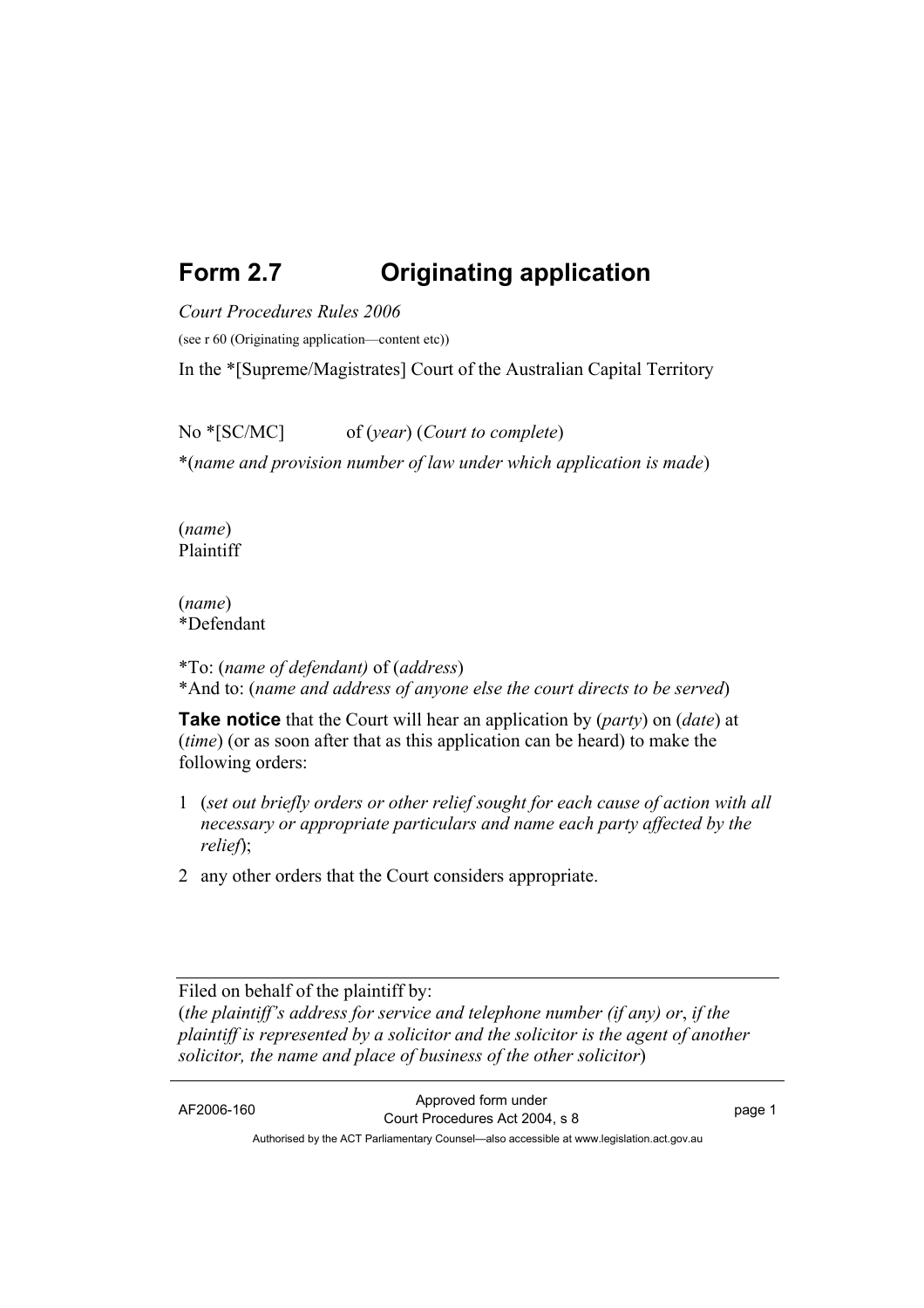# **\*Grounds of application**

\*[The orders are sought on the following grounds:

(*set out briefly, but specifically, grounds relied on*)]

## **Affidavits**

(*complete this section unless the Court has ordered that the application need not be supported by an affidavit*)

This application is supported by the following affidavits:

- 1. Affidavit of (*name*) \*[sworn/affirmed] on (*date*).
- 2. Affidavit of (*name*) to be \*[sworn/affirmed] on (*date*).

(*If you intend on the hearing to rely on any affidavits, they must be filed and a stamped copy served at the defendant's address for service before the hearing date.*)

# **Plaintiff**

(*if the plaintiff is an individual*) Full name:

\*[Home/Business] address:

(*if the plaintiff is a corporation*)

Name:

(*if the corporation is a company or a registered body within the meaning of the Corporations Act 2001 (Cwlth)*)

\*[Australian Company Number/Australian Registered Body Number]:

Type of body:

Address of \*[registered office/public officer]:

\*Representative capacity in which plaintiff sues: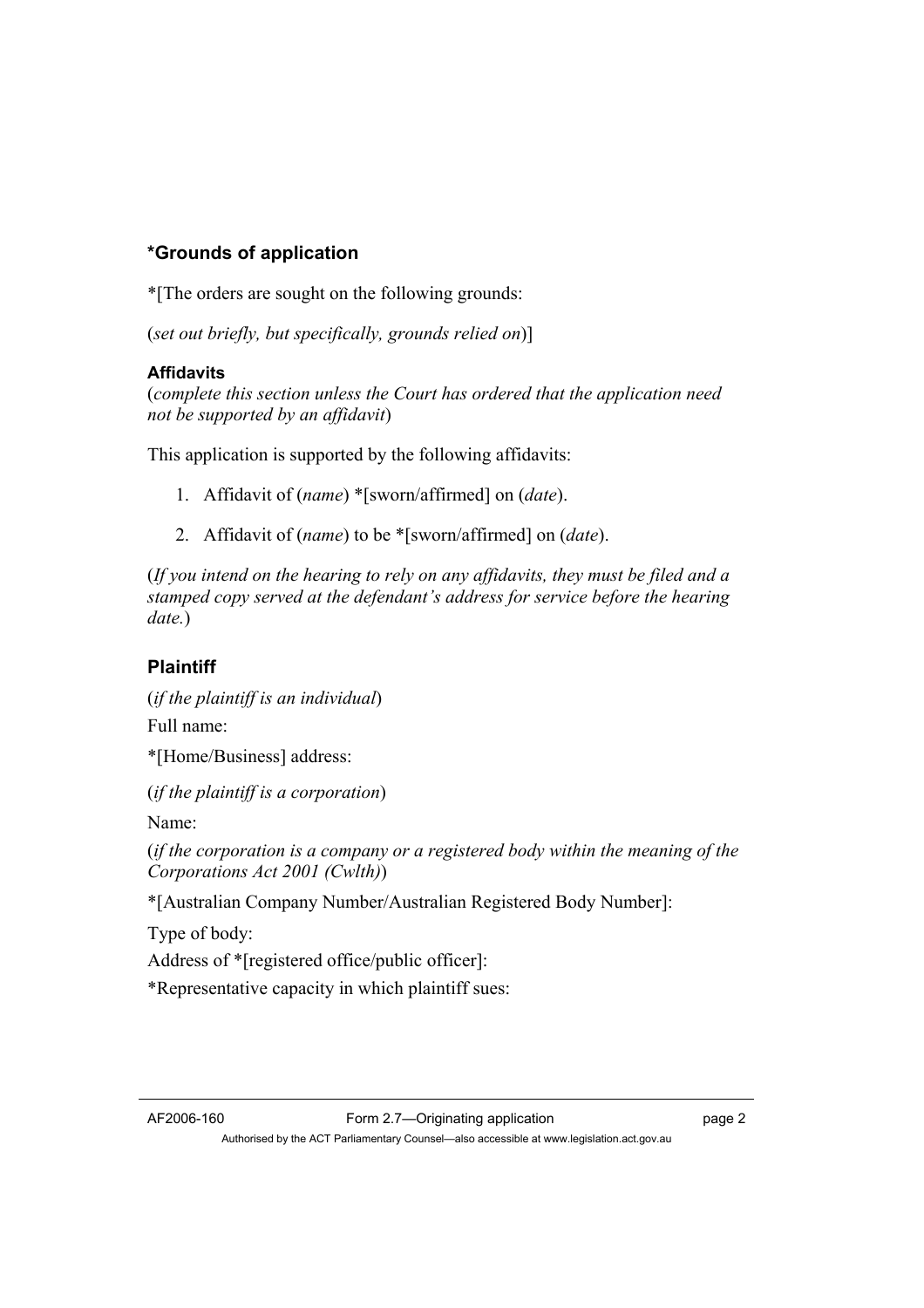\*(*if the plaintiff is represented by a solicitor*) Solicitor's full name: (*if the solicitor practises in a firm of solicitors*) \*Solicitor's firm: Solicitor's full business address: Solicitor's telephone no: \*Name, address and telephone no of solicitor's agent:

#### **Address for service of documents**

(*set out plaintiff's address for service*) (*if represented by a solicitor the following information may be given*) \*Document exchange box no: (*if postal address different from address for service*) \*Postal address:  $*Fax$ \*Email address:

## **\*Defendant**

\*Representative capacity in which defendant is sued:

Date:

(*signature of plaintiff or plaintiff's solicitor*)

(*name of plaintiff or plaintiff's solicitor*)

*\*omit if, or whichever is, inapplicable*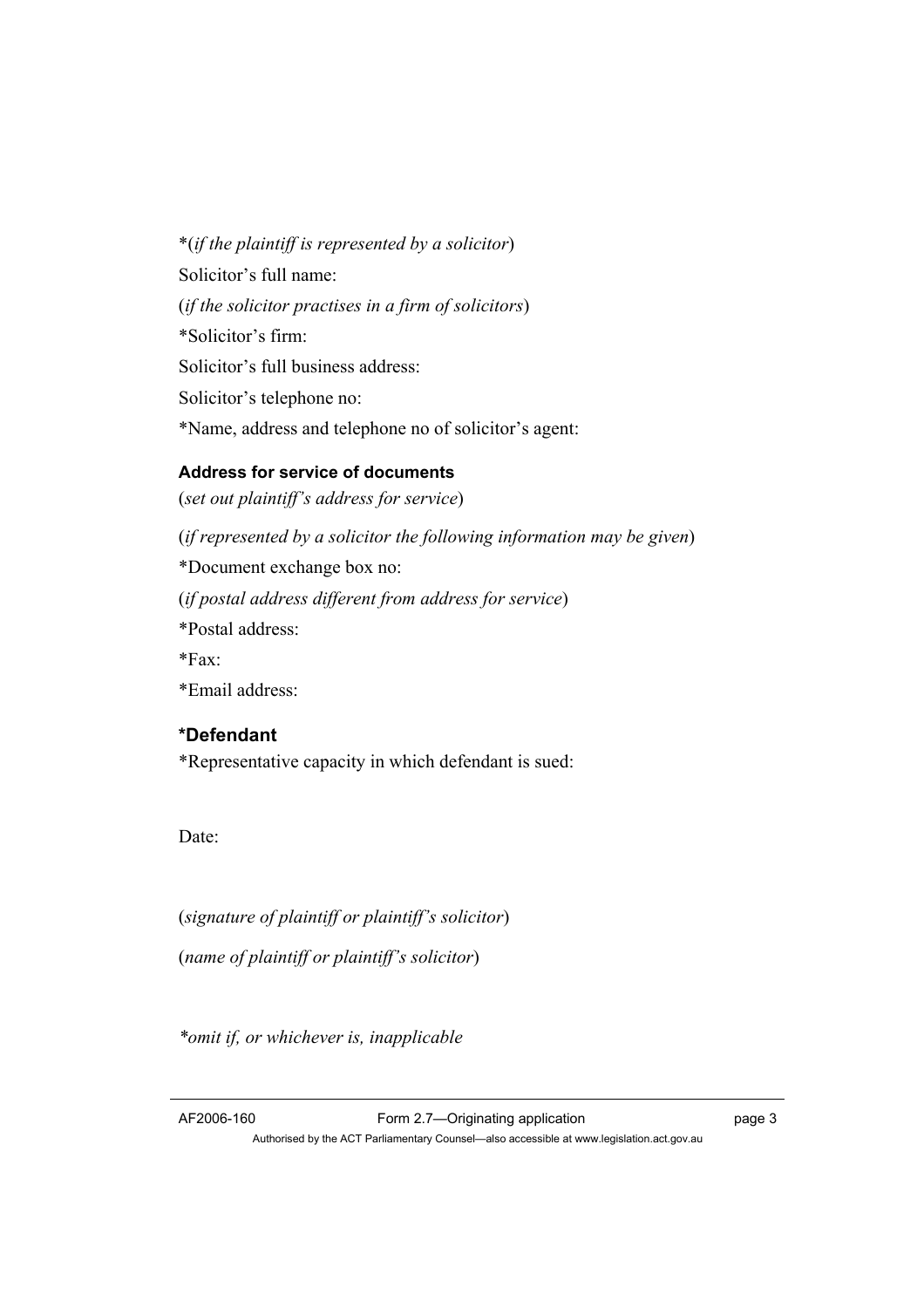#### **Notice to defendant**

Before taking any further steps in this proceeding, you must file a notice of intention to respond in the Court.

If you do not attend the Court at the time this originating application is listed for hearing, either in person or by a lawyer—

- this application may be heard in your absence; or
- default judgment may be entered, or an order made, against you.